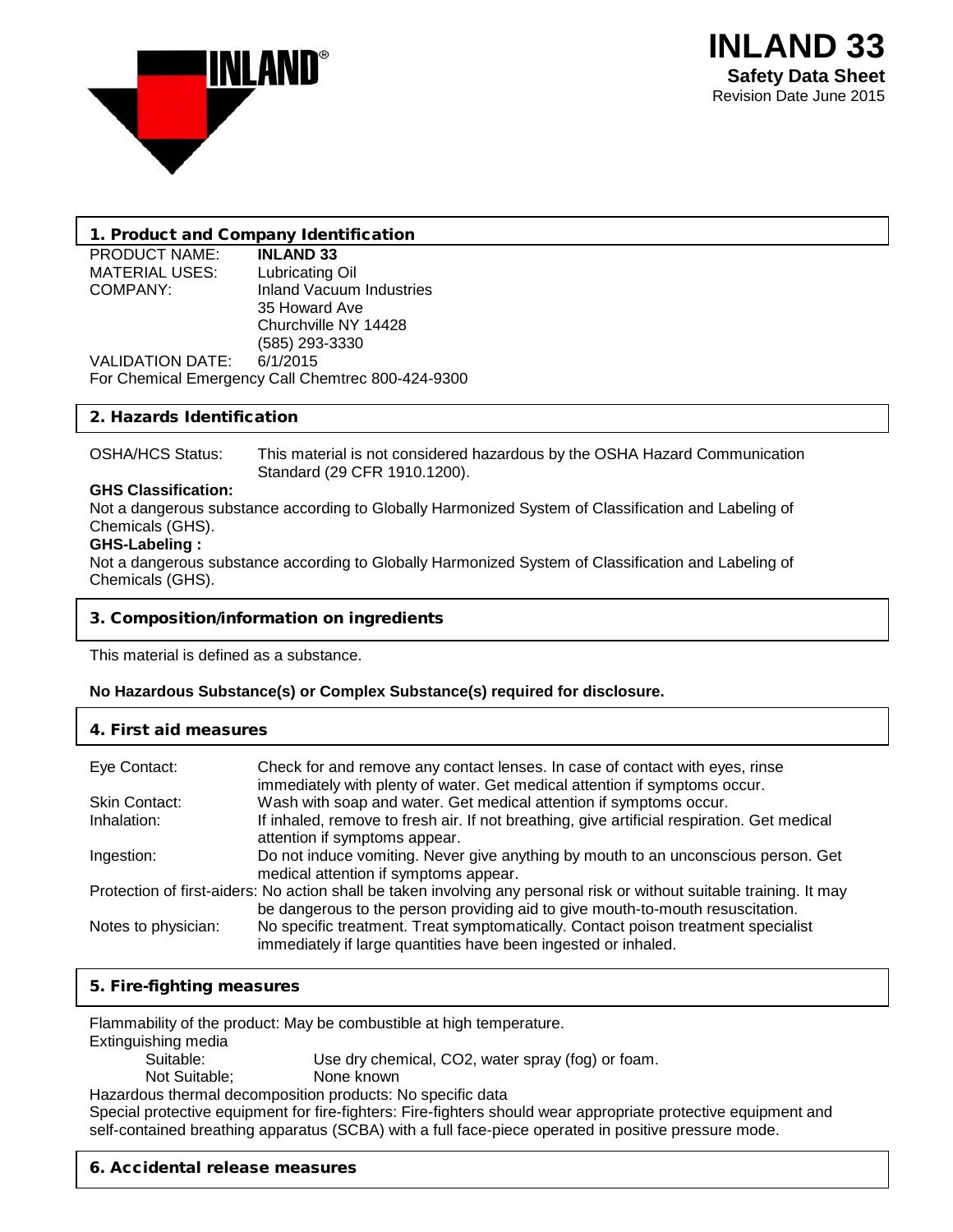| Personal precautions:   | No action shall be taken involving any personal risk or without suitable training.<br>Evacuate surrounding areas. Keep unnecessary and unprotected personnel from<br>entering. Do not touch or walk through spilled material. Avoid breathing vapor or mist.<br>Provide adequate ventilation. Wear appropriate respirator when ventilation is<br>inadequate. Put on appropriate personal protective equipment (see section 8).                                                                                                                                                                                                      |
|-------------------------|-------------------------------------------------------------------------------------------------------------------------------------------------------------------------------------------------------------------------------------------------------------------------------------------------------------------------------------------------------------------------------------------------------------------------------------------------------------------------------------------------------------------------------------------------------------------------------------------------------------------------------------|
|                         | Environmental precautions: Avoid dispersal of spilled material and runoff and contact with soil, waterways,<br>drains and sewers. Inform the relevant authorities if the product has caused<br>environmental pollution (sewers, waterways, soil or air).                                                                                                                                                                                                                                                                                                                                                                            |
| Methods for cleaning up |                                                                                                                                                                                                                                                                                                                                                                                                                                                                                                                                                                                                                                     |
| Small spill:            | Stop leak if without risk. Move containers from spill area. Dispose of via a licensed<br>waste disposal contractor.                                                                                                                                                                                                                                                                                                                                                                                                                                                                                                                 |
| Large spill:            | Stop leak if without risk. Move containers from spill area. Approach release from<br>upwind. Prevent entry into sewers, water courses, basements or confined areas.<br>Contain and collect spillage with non-combustible, absorbent material e.g. sand, earth,<br>vermiculite or diatomaceous earth and place in container for disposal according to local<br>regulations (see section 13). Dispose of via a licensed waste disposal contractor.<br>Contaminated absorbent material may pose the same hazard as the spilled product.<br>Note: see section 1 for emergency contact information and section 13 for waste<br>disposal. |

## 7. Handling and storage

Handling: Put on personal protective equipment (see section 8). Eating, drinking and smoking should be prohibited in areas where this material is handled, stored and processed. Workers should wash hands and face before eating, drinking and smoking. Do not breathe vapor or mist. Do not ingest. Avoid contact with eyes, skin and clothing. Keep in the original container or an approved alternative made from a compatible material, kept tightly closed when not in use. Empty containers retain product residue and can be hazardous. Do not reuse container. Storage: Store in accordance with local regulations. Store in original container protected from direct sunlight in a dry, cool and well-ventilated area, away from incompatible materials (see section 10) and food and drink. Keep container tightly closed and sealed until ready for use. Containers that have been opened must be carefully resealed and kept upright to prevent leakage. Do not store in unlabeled containers. Use appropriate containment to avoid environmental contamination.

### 8. Exposure controls/personal protection

Consult local authorities for acceptable exposure limits.

Recommended monitoring procedures: If this product contains ingredients with exposure limits, personal, workplace atmosphere or biological monitoring may be required to determine the effectiveness of the ventilation or other control measures and/or the necessity to use respiratory protective equipment.

- Engineering measures: No special ventilation requirements. Good general ventilation should be sufficient to control worker exposure to airborne contaminants. If this product contains ingredients with exposure limits, use process enclosures, local exhaust ventilation or other engineering controls to keep worker exposure below any recommended or statutory limits.
- Hygiene measures: Wash hands, forearms and face thoroughly after handling chemical products, before eating, smoking and using the lavatory and at the end of the working period. Appropriate techniques should be used to remove potentially contaminated clothing.

Personal protection<br>Eves:

Eyes: Safety glasses<br>Skin: Lab coat Lab coat Respiratory: A respirator is not needed under normal and intended conditions of use Hands: Natural rubber (latex) Personal protective equipment (pictograms)

HMIS Code/Personal protective equipment: B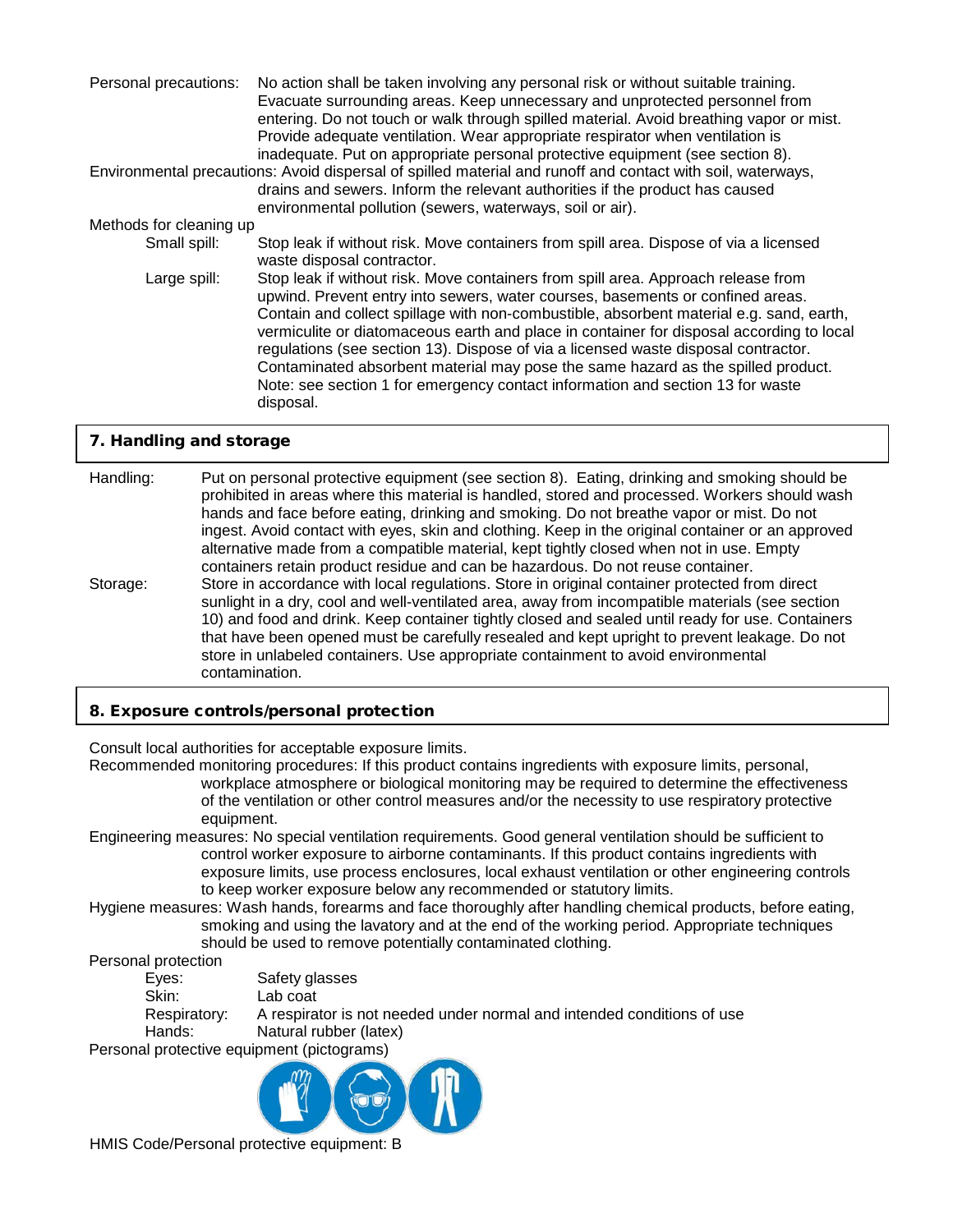Environmental exposure controls: Emissions from ventilation or work process equipment should be checked to ensure they comply with the requirements of environmental protection legislation. In some cases fume scrubbers, filters or engineering modifications to the process equipment will be necessary to reduce emissions to acceptable levels.

#### 9. Physical and chemical properties

#### **GENERAL INFORMATION**

**Physical State:** Liquid **Form:** Clear **Color:** Clear **Odor:** Mild **Odor Threshold:** N/D

#### **IMPORTANT HEALTH, SAFETY, AND ENVIRONMENTAL INFORMATION**

**Relative Density (at 25 °C):** 0.86 g/ml **Flammability (Solid, Gas):** N/A **Flash Point [Method]:** 247°C (477°F) [ASTM D-93] **Flammable Limits (Approximate volume % in air):** LEL: N/D UEL: N/D **Autoignition Temperature:** N/D **Boiling Point / Range:** 166ºC @ .01 torr **Decomposition Temperature:** N/D **Vapor Density (Air = 1):** N/D **Vapor Pressure:** <.0001 Torr @25ºC **Evaporation Rate (n-butyl acetate = 1):** N/D **pH:** N/A **Log Pow (n-Octanol/Water Partition Coefficient):** N/D **Solubility in Water:** Negligible **Viscosity:** 67 cSt (67 mm2/sec) at 40 °C | 9.3 cSt (9.3 mm2/sec) at 100°C **Oxidizing Properties:** See Hazards Identification Section.

#### **OTHER INFORMATION**

**Freezing Point:** N/D **Melting Point:** N/D **Pour Point:** < -10°C (14F)

| 10. Stability and reactivity |                                                                                                                                           |  |
|------------------------------|-------------------------------------------------------------------------------------------------------------------------------------------|--|
| Stability:                   | The product is stable                                                                                                                     |  |
| Hazardous polymerization:    | Under normal conditions of storage and use, hazardous polymerization will not<br>occur.                                                   |  |
| Conditions to avoid:         | No specific data                                                                                                                          |  |
| Materials to avoid:          | Reactive or incompatible with the following materials: oxidizing materials.                                                               |  |
|                              | Hazardous decomposition products: Under normal conditions of storage and use, hazardous decomposition<br>products should not be produced. |  |

#### 11. Toxicological information

**Sensitizer** : No data available to indicate product or components may be a skin sensitizer. **Mutagenicity:** No data available to indicate product or any components present at greater than 0.1% is mutagenic or genotoxic

**Carcinogenicity:** Not expected to cause cancer. This product meets the IP-346 criteria of <3% PAH's and is not considered a carcinogen by the International Agency for Research on Cancer.

#### **Reproductive and Developmental Toxicity:**

No data available to indicate product or any components present at greater than 0.1% may cause birth defects.

#### **Specific target organ toxicity: (single exposure)**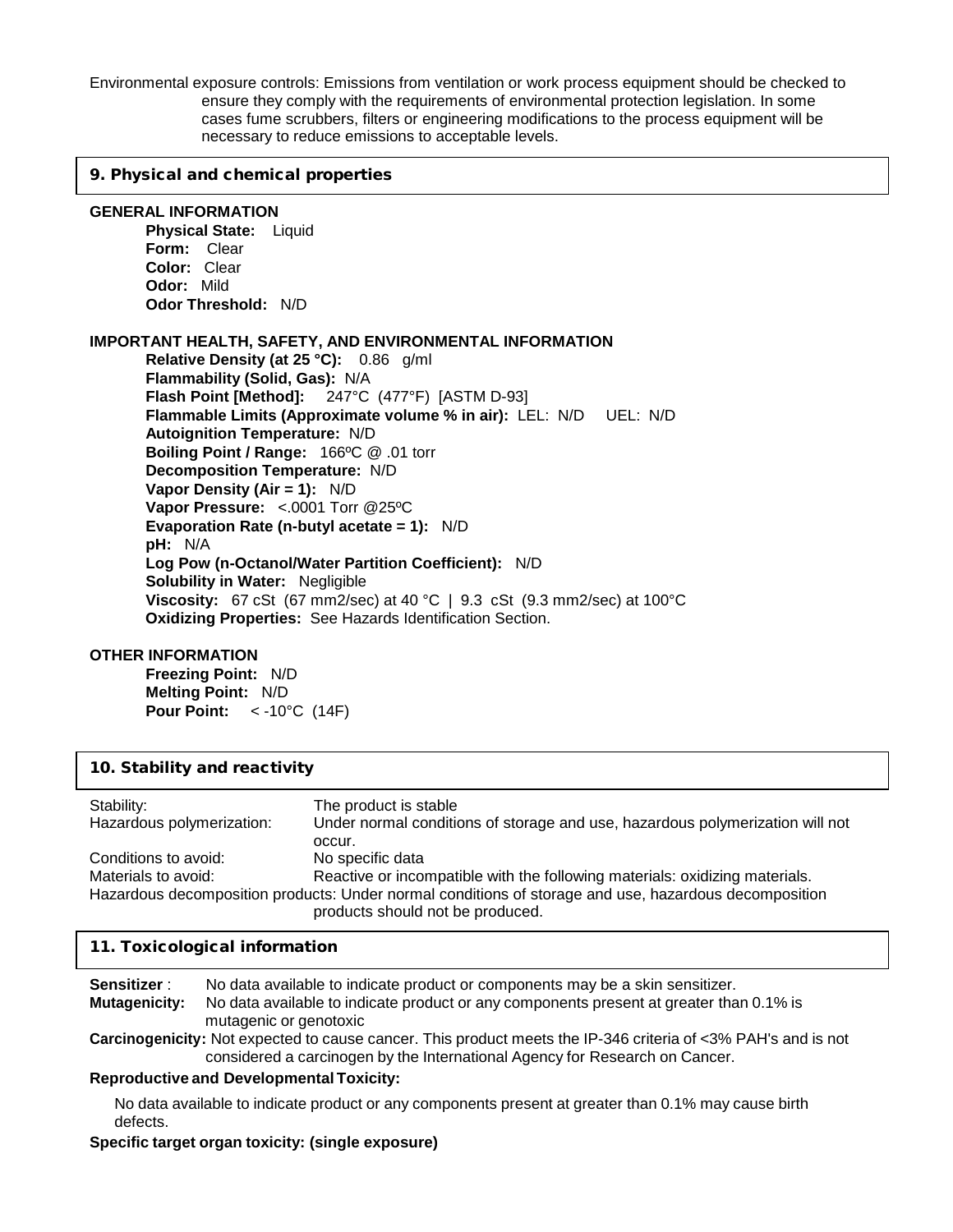## 12. Ecological information

**Acute Aquatic ecotoxicity :** Non-hazardous under Aquatic Acute Environment category. **Chronic Aquatic ecotoxicity :** Non-hazardous under Aquatic Chronic Environment category. **Persistence and degradability :** Biodegrades slowly. **Bioaccumulative potential :** Bioconcentration may occur. **Mobility in soil :** This material is expected to have essentially no mobility in soil. **Results of PBT and vPvB assessment :** Not determined **Other adverse effects :** No data available.

#### 13. Disposal considerations

| Waste disposal: | The generation of waste should be avoided or minimized wherever possible.<br>Empty containers or liners may retain some product residues. This material and<br>its container must be disposed of in a safe way. Dispose of surplus and non-<br>recyclable products via a licensed waste disposal contractor. Disposal of this |
|-----------------|-------------------------------------------------------------------------------------------------------------------------------------------------------------------------------------------------------------------------------------------------------------------------------------------------------------------------------|
|                 | product, solutions and any by-products should at all times comply with the<br>requirements of environmental protection and waste disposal legislation and<br>any regional local authority requirements. Avoid dispersal of spilled material                                                                                   |
|                 | and runoff and contact with soil, waterways, drains and sewers.                                                                                                                                                                                                                                                               |
|                 | Disposal abould be in cooperationes with applicable regional, patienal and local laws and regulations                                                                                                                                                                                                                         |

Disposal should be in accordance with applicable regional, national and local laws and regulations. Refer to section 7: Handling and storage and section 8: Exposure controls/personal protection for additional handling information and protection of employees.

| 14. Transport information                                                                             |                                                                                                                                                                                                                                                                                                                                                                                                                                                                                                                                                                                                                                                                                                                                                                                                                                                                                                                                                                                                                                                                                                                                                                                                                                                         |  |
|-------------------------------------------------------------------------------------------------------|---------------------------------------------------------------------------------------------------------------------------------------------------------------------------------------------------------------------------------------------------------------------------------------------------------------------------------------------------------------------------------------------------------------------------------------------------------------------------------------------------------------------------------------------------------------------------------------------------------------------------------------------------------------------------------------------------------------------------------------------------------------------------------------------------------------------------------------------------------------------------------------------------------------------------------------------------------------------------------------------------------------------------------------------------------------------------------------------------------------------------------------------------------------------------------------------------------------------------------------------------------|--|
| AERG:<br>Regulatory information                                                                       | Not applicable                                                                                                                                                                                                                                                                                                                                                                                                                                                                                                                                                                                                                                                                                                                                                                                                                                                                                                                                                                                                                                                                                                                                                                                                                                          |  |
| DOT/IMDG/IATA:                                                                                        | Not regulated                                                                                                                                                                                                                                                                                                                                                                                                                                                                                                                                                                                                                                                                                                                                                                                                                                                                                                                                                                                                                                                                                                                                                                                                                                           |  |
| 15. Regulatory information                                                                            |                                                                                                                                                                                                                                                                                                                                                                                                                                                                                                                                                                                                                                                                                                                                                                                                                                                                                                                                                                                                                                                                                                                                                                                                                                                         |  |
| <b>United States</b><br><b>HCS Classification;</b><br>U.S. Federal regulations:<br>State regulations: | Not regulated<br>United States Inventory (TSCA 8b): All components are listed or exempted.<br>SARA 302/304/311/312 extremely hazardous substance: No products were<br>Found.<br>SARA 302/304 emergency planning and notification: No products were found.<br>SARA 302/304/311/312 hazardous chemicals: No products were found.<br>SARA 311/312 MSDS distribution-chemical inventory-hazard identification: No<br>products were found.<br>Clean Water Act (CWA) 307: No products were found.<br>Clean Water Act (CWA) 311: No products were found.<br>Clean Air Act (CAA) 112 accidental release prevention: No products were<br>found.<br>Clean Air Act (CAA) 112 regulated flammable substances: No products were<br>found.<br>Clean Air Act (CAA) 112 regulated toxic substances: No products were found.<br>Connecticut Carcinogen Reporting: None of the components are listed.<br>Connecticut Hazardous Material Survey: None of the components are listed.<br>Florida substance: None of the components are listed.<br>Illinois Chemical Safety Act: None of the components are listed.<br>Illinois Toxic Substances Disclosure to Employee Act: None of the components<br>are listed.<br>Louisiana Reporting: None of the components are listed. |  |